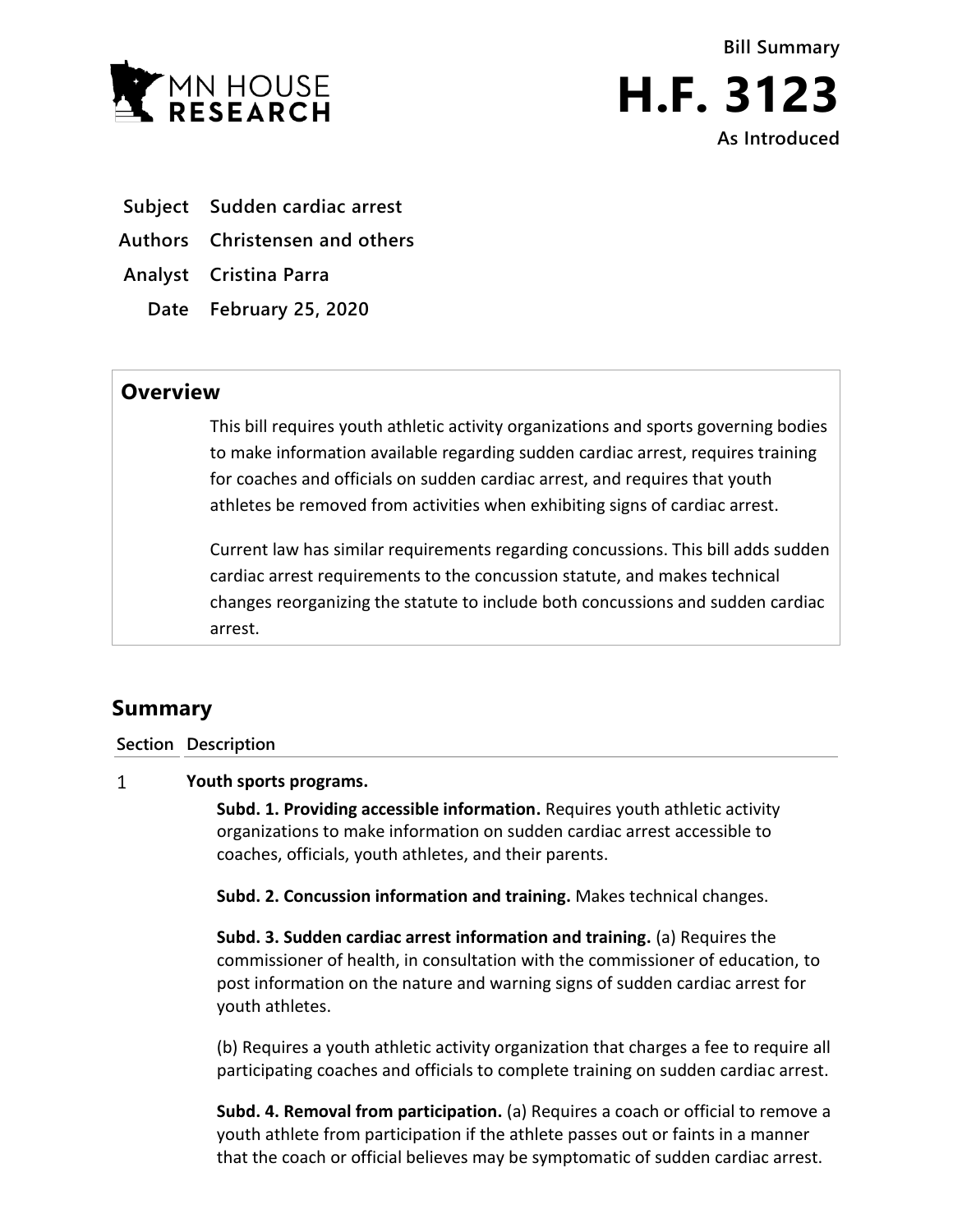### **Section Description**

(b) Requires a coach or official who witnesses a youth athlete exhibit symptoms of sudden cardiac arrest to notify the parent, who can determine what, if any, treatment to seek for the student.

**Subd. 5. Return to activities; concussion.** Makes technical changes.

**Subd. 6. Return to activities; potential sudden cardiac arrest event.** Prohibits a youth athlete from participating in an activity that the athlete has been removed from after passing out or fainting until a provider trained in evaluating sudden cardiac arrest gives the athlete written permission to participate.

**Subd. 7. Immunity from liability.** Makes technical changes.

**Subd. 8. New liability; new legal cause of action.** Makes technical changes. Strikes a definition that is moved into different section.

#### $\overline{2}$ **School-sponsored sports; concussion and sudden cardiac event procedures.**

**Subd. 1. Definitions.** (c) Modifies definition of "provider" for purposes of a potential sudden cardiac arrest event.

(f) Adds definition of "municipality" that was previously in section 121A.37.

**Subd. 2. Concussion information and training.** Makes technical changes.

**Subd. 3. Sudden cardiac arrest information and training.** (a) Requires sports governing bodies to make information on sudden cardiac arrest accessible to coaches, officials, youth athletes, and their parents.

(b) Requires school coaches and officials involved in youth athletic activities to complete training on sudden cardiac arrest.

(c) Requires school officials to make information available about the nature and warning signs to youth athletes and their parents at the beginning of each school year. Requires a parental consent form to allow a youth athlete to participate in a school-sponsored athletic activity to include information about sudden cardiac arrest.

**Subd. 4. Removal from participation.** Requires a coach or official to remove a youth athlete from participation if the athlete passes out or faints in a manner that the coach or official believes may be symptomatic of sudden cardiac arrest.

**Subd. 5. Return to activities; concussion.** Makes technical changes.

**Subd. 6. Return to activities; potential cardiac event.** Prohibits a youth athlete from participating in an activity that the athlete has been removed from after